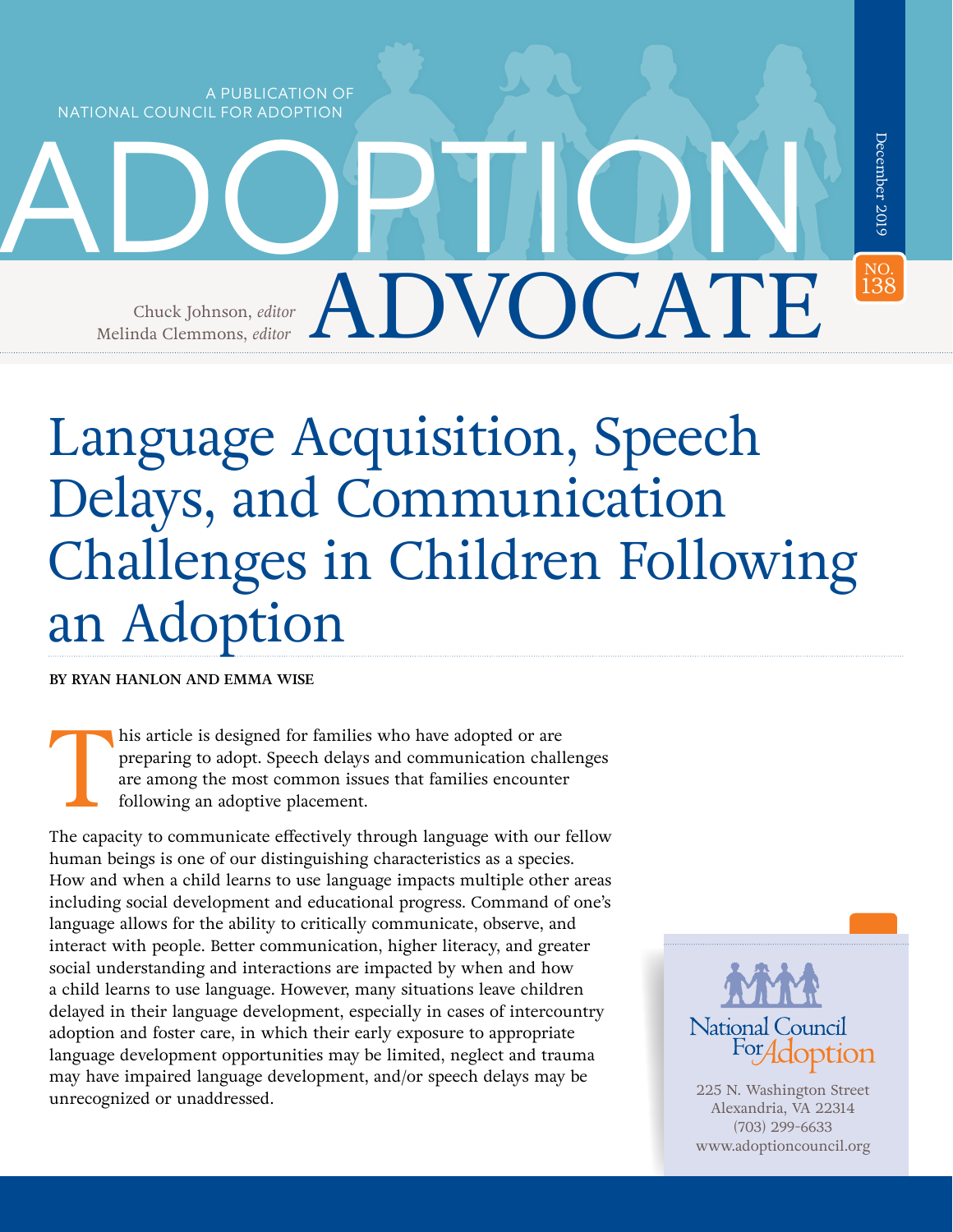The prevalence of speech and language delays in children placed for adoption from foster care or through intercountry adoption are so common that parents ought to expect that their child will have a communication-related delay.<sup>1, 2, 3</sup> Preparing for this challenge will position parents to better meet their child's language needs and encourage catch-up growth and development.

# Speech Delays, Language Delays, and Communication Disorders

There is not an adoption-specific speech and language disorder ascribed to children who were adopted and have speech and language difficulties. Instead, children placed for adoption are diagnosed and treated using criteria and methods used in the general population. However, separate assessment methods, such as Glennen's guidelines developed for internationally adopted children, are encouraged. $4,5$  Having a basic understanding of common speech, language, and other communication disorders can help prepare parents to better evaluate their child and know when it is time to seek professional services.

It can be helpful to distinguish what we mean by speech delays and language delays. Language is a broader category than speech, encompassing both the reception and expression of information. Speech is a narrower category focused on how language is articulated.<sup>6</sup> A child with a speech delay pronounces words in such a way that it is difficult to understand. A child with a language delay will have difficulty connecting words together in a meaningful way. Children may have both speech and language delays at the same time.

# Common Communication Disorders

## **Auditory Processing Disorders (APD)**

A child is considered to have an auditory processing disorder when hearing problems are resulting from the disconnection between the sound *The prevalence of speech and language delays in children placed for adoption from foster care or through intercountry adoption are so common that parents ought to expect that their child will have a communicationrelated delay.*

<sup>1</sup> Glennen, S. (2002). Language Development and Delay in Internationally Adopted Infants and Toddlers: A Review. *American Journal of Speech-Language Pathology, 11*(4), 333-339.

2 Amster, B. J (1999). Speech and language development of young children in the child welfare system. In J. A. Silver, B. J. Amster, & T. Haecker (Eds.), *Young children and foster care: A guide for professionals* (pp. 117-138). Baltimore: Paul H. Brookes Publishing Co.

<sup>3</sup> Silver J, Amster B, Haecker T. *Young Children and Foster Care A Guide for Professionals*. Baltimore: Paul H Brookes Publishing, 1999.

- 4 Glennen, S. (2009). Speech and language guidelines for children adopted from abroad at older ages. *Topics in Language Disorders, 29*(1), 50- 64. [https://journals.lww.com/topicsinlanguagedisorders/Abstract/2009/01000/Speech\\_and\\_Language\\_Guidelines\\_for\\_Children.6.aspx](https://journals.lww.com/topicsinlanguagedisorders/Abstract/2009/01000/Speech_and_Language_Guidelines_for_Children.6.aspx)
- 5 Glennen, S. (2008). Speech and Language "Mythbusters" for Internationally Adopted Children. *The ASHA Leader 13*(17), 10-13.

6 Rady Children's Hospital of San Diego (2019). Delayed Speech or Language Development retrieved from [https://www.rchsd.org/health](https://www.rchsd.org/health-articles/delayed-speech-or-language-development/)[articles/delayed-speech-or-language-development/](https://www.rchsd.org/health-articles/delayed-speech-or-language-development/)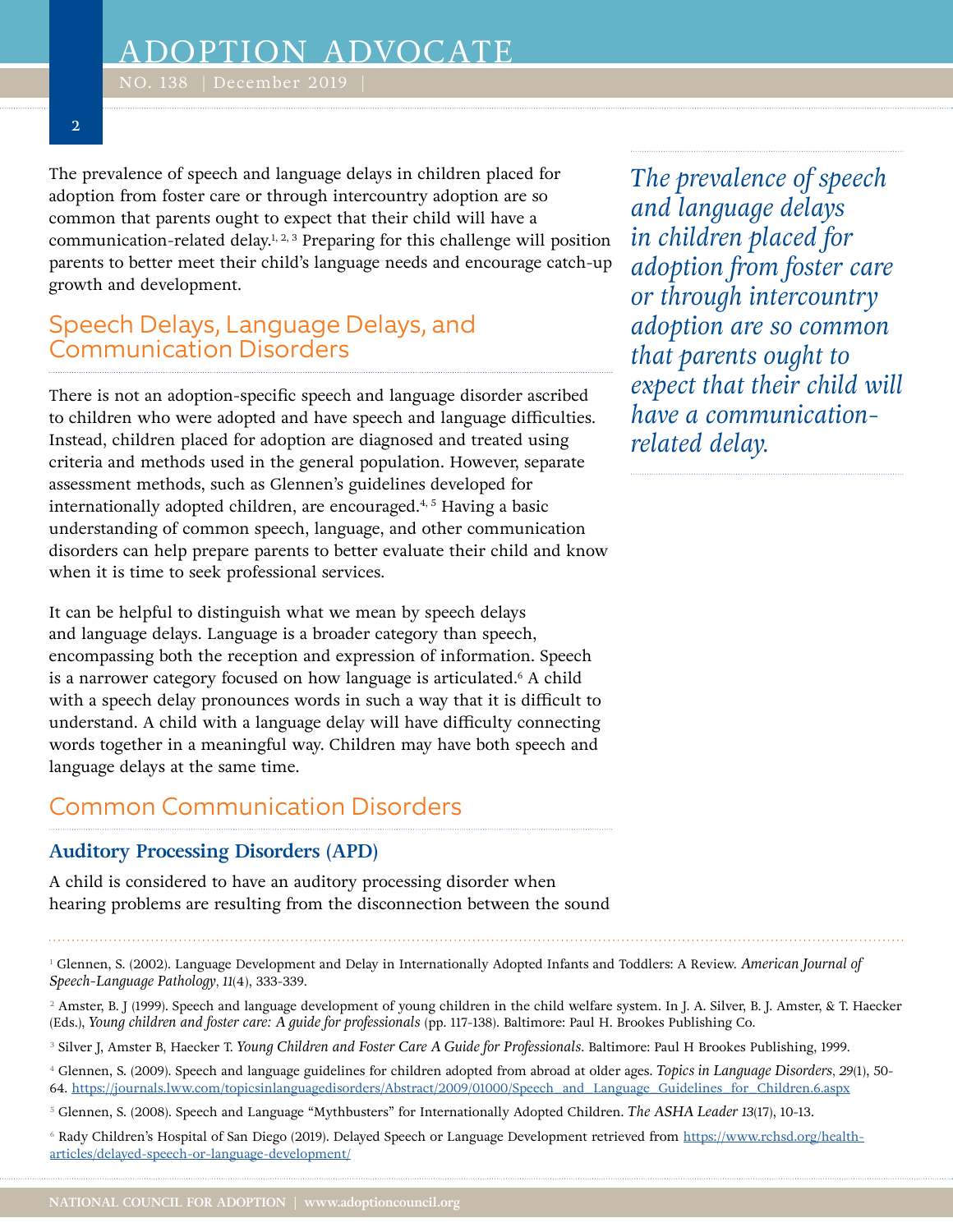(especially speech) an ear hears and the brain's understanding of that sound.<sup>7</sup>

## **Aphasia of Speech**

Language deficits caused by brain damage are a separate disorder, referred to as aphasia. This can be the result of a neurological disease, head injury, tumor, stroke, or other traumatic brain damage.<sup>8</sup> Aphasia is often manifested by not being able to "find the right word" or "retrieve the words" that one desires to use. It is not necessarily an indication of lower intelligence.

## **Apraxia of Speech**

When an individual has a speech sound disorder resulting from a disconnect between what the brain wants to say and the ability to produce speech in the sequence and sound desired, it is referred to as apraxia of speech; in children this is referred to as childhood apraxia of speech.<sup>9</sup> The parents' experience of apraxia is often that of hearing speech from their child that is difficult to understand or perhaps completely unintelligible.

#### **Dysarthria**

Speech disorders resulting from brain or nerve damage that impacts physical/mechanical aspects of speech are referred to as dysarthria.

There are many other communication disorders, such as stuttering, that are commonplace and are treated with specific, targeted therapy. Categories and sub-categories of communication-related disorders exist to help distinguish between difficulties with expressive language or receptive language, hearing problems, voice problems, etc. Parents are not expected to be experts in all aspects of speech-language pathology, but are encouraged to learn more about the particular challenges their child faces and ways to help meet their child's needs.

## Research on Speech and Language Delays in Children Who Were Adopted

While there is considerable research and scholarship on communication disorders and speech therapy practices, there is a need for more research into adoption-specific contexts. Sharon Glennen has led the field of research into speech-language related communication of children who

*Parents are not expected to be experts in all aspects of speechlanguage pathology, but are encouraged to learn more about the particular challenges their child faces and ways to help meet their child's needs.*



<sup>&</sup>lt;sup>7</sup> American Speech-Language-Hearing Association. Understanding Auditory Processing Disorders in Children. Retrieved from <u>https://www.</u> [asha.org/public/hearing/Understanding-Auditory-Processing-Disorders-in-Children/](https://www.asha.org/public/hearing/Understanding-Auditory-Processing-Disorders-in-Children/)

 $^8$  National Institute on Deafness and Other Communication Disorders. Retrieved from  $\frac{https://www.nidcd.nih.gov/health/aphasia#what}{https://www.nidcd.nih.gov/health/aphasia#what}$  $\frac{https://www.nidcd.nih.gov/health/aphasia#what}{https://www.nidcd.nih.gov/health/aphasia#what}$  $\frac{https://www.nidcd.nih.gov/health/aphasia#what}{https://www.nidcd.nih.gov/health/aphasia#what}$ 

<sup>9</sup> National Institute on Deafness and Other Communication Disorders. Retrieved from <https://www.nidcd.nih.gov/health/apraxia-speech>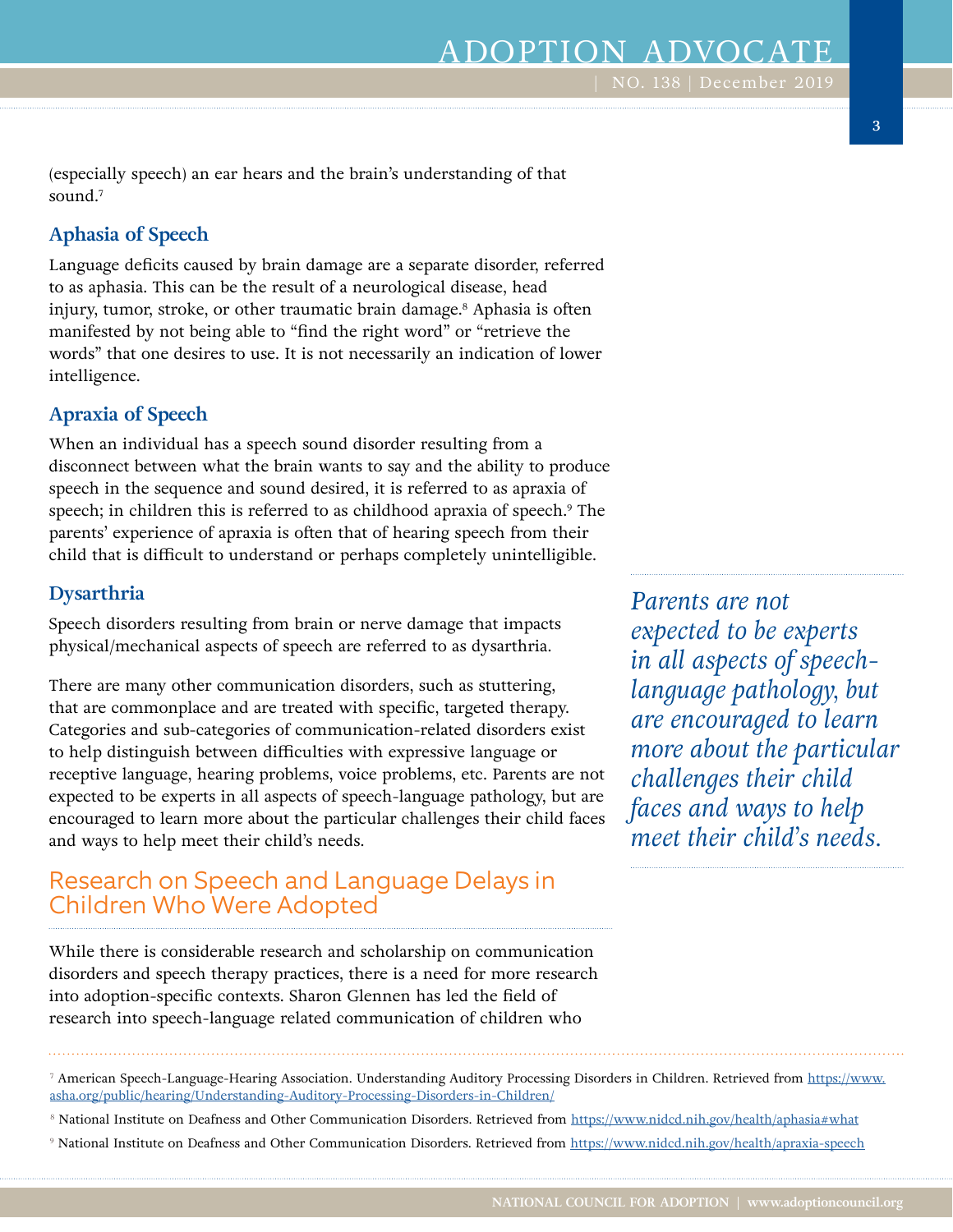were adopted internationally. Glennen's research includes suggestions for questions to ask pre-adoption, examination of first language attrition, and criteria for diagnosing language disorders and delays in internationally adopted children.10, 11, 12 When asked about her work, Dr. Glennen said:

*I used to see internationally adopted children who were way behind in language development, yet professionals denied therapy services because the child was "bilingual" and still learning English. The goal of my work is to give parents and professionals tools they can use to determine which children truly need speech and language intervention and which do not. Parents can use these guidelines and seek services if their child isn't meeting these milestones.*<sup>13</sup>

Other researchers have also examined how children who are adopted develop language skills. Some of the relevant findings include:

- Preschool-aged internationally adopted children go through the same process of language development as non-adopted infants, but at a much faster pace.<sup>14</sup>
- Children in post-adoption settings with older siblings showed greater social communication and understanding.<sup>15</sup>
- Receptive vocabulary is learned before expressive vocabulary, and it is normal to see a decline in social and behavioral skills following the adoptive placement, with rapid catch-up following.<sup>16</sup>

Children adopted internationally are at higher risk for language delays due to the impacts of institutional living, attrition of their first language, and often a neglected special medical need. The research done to date on the language development of this population is promising and optimistic, but currently it leaves many questions unanswered and does not address the full range of challenges adoptive parents encounter when trying to help their children.

<sup>10</sup> Glennen, S. (2002). Language Development and Delay in Internationally Adopted Infants and Toddlers: A Review. *American Journal of Speech-Language Pathology, 11*(4), 333-339. [https://pubs.asha.org/doi/10.1044/1058-0360\(2002/038\)](https://pubs.asha.org/doi/10.1044/1058-0360(2002/038))

<sup>11</sup> Glennen, S. (2009). Speech and language guidelines for children adopted from abroad at older ages. *Topics in Language Disorders*, 29(1), 50-64.

<sup>12</sup> Glennen, S. (2008). Speech and Language "Mythbusters" for Internationally Adopted Children. *The ASHA Leader 13*(17), 10-13.

<sup>13</sup> S. Glennen, personal communication, November 23, 2019.

<sup>14</sup> Snedeker, J., Geren, J., & Shafto, C. L. (2007). Starting over: International adoption as a natural experiment in language development. *Psychological Science, 18*(1), 79-87.

<sup>15</sup> Hwa-Froelich, D. A., Matsuo, H., & Jacobs, K. (2017). False belief performance of children adopted internationally. *American Journal of Speech-Language Pathology, 26*(1), 29-43.

16 Hwa-Froelich, D. A., & Matsuo, H. (2008). Cross-Cultural Adaptation of Internationally Adopted Chinese Children: Communication and Symbolic Behavior Development. *Communication Disorders Quarterly, 29*(3), 149–165. <https://doi.org/10.1177/1525740108316204>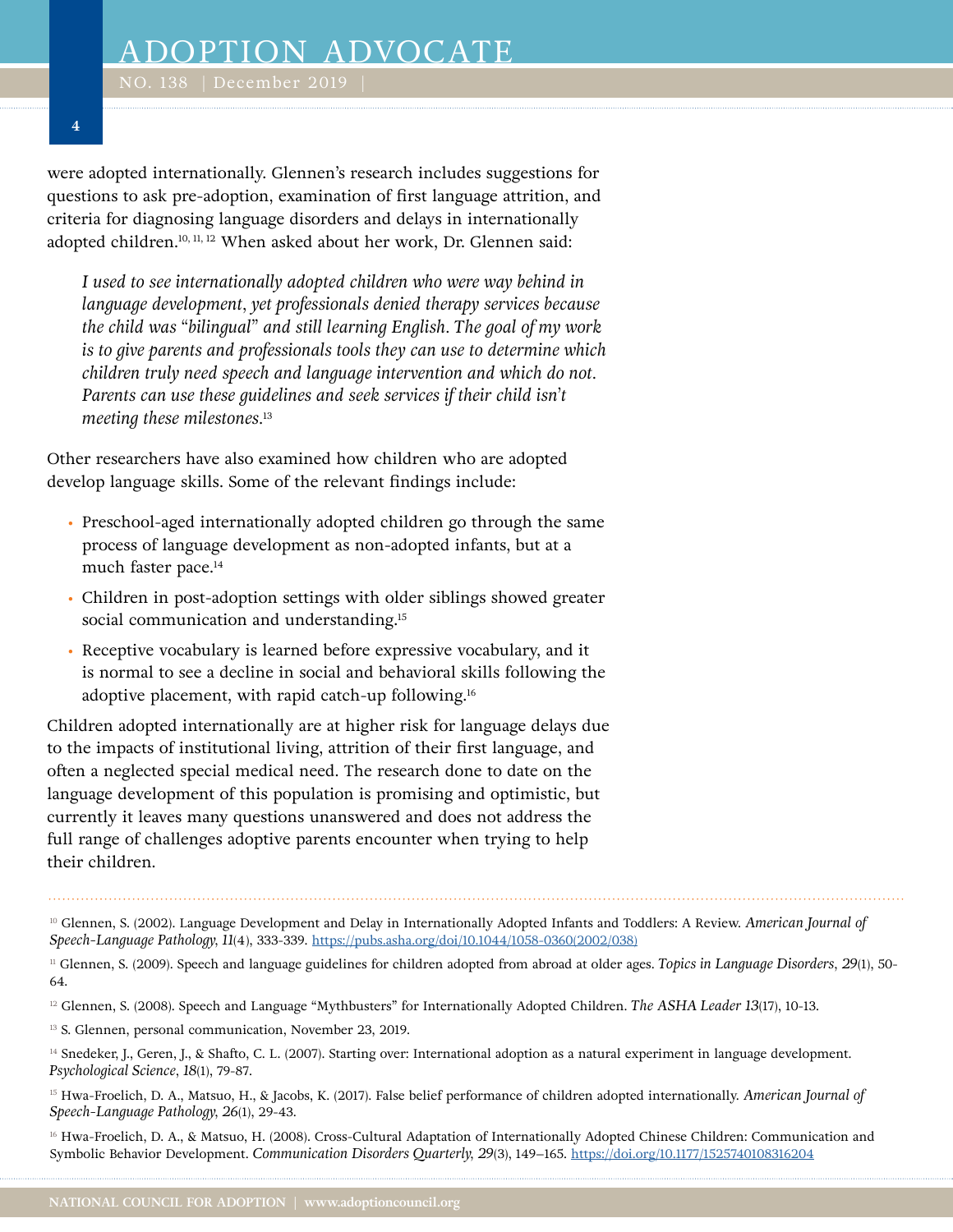# ADOPTION ADVOCATE

**5**

Additional research is needed to focus on other populations, including children from specific countries, children adopted at an older age, and the intersection of an intercountry adoption and specific medical special needs. Additional research into speech delays and communication disorders following private domestic adoptions and adoptions from foster care would also benefit the community of concerned parents and speech therapy service providers, as well as individuals directly impacted.

## Reasons for Speech Delays

## **Social Interaction and Language Acquisition**

As language by nature is a social phenomenon, children with fewer social stimuli will often have reduced language acquisition.<sup>17, 18</sup> Many children placed for adoption from foster care or through intercountry adoption have experienced neglect, multiple caregivers, and settings where they have limited language interaction and enrichment. The low ratio of caregivers to children in institutionalized care results in less individual attention for language stimuli.<sup>19</sup> In these situations, although children may be getting late exposure to their target language, if provided intervention before the critical period ends (around early adolescence) children usually catch up to their peers.<sup>20</sup>

#### **Physical and Medical Conditions**

Lack of language stimulation is not the only cause of speech delays. Professor of Pediatrics and cofounder of the International Adoption Program at the University of Minnesota, Dr. Dana Johnson, explains that often there may be physiological reasons for a child's delays. "Children placed for adoption from foster care or adopted internationally may have had past medical conditions the parents are unaware

## Special Needs Impacting Speech and Language

conditions and medical special needs are known to

- Auditory processing disorder
- Autism spectrum
- Cerebral palsy
- Cleft lip, cleft palate, and other craniofacial conditions
- Cognitive
- Deafness or hard of hearing
- Down syndrome
- Learning disabilities
- Muscular dystrophy
- Sensory processing disorder

<sup>&</sup>lt;sup>17</sup> Morgan, A. R., Bellucci, C. C., Coppersmith, J., Linde, S. B., Curtis, A., Albert, M., . . . Kapp-Simon, K. (2017). Language development in children with cleft palate with or without cleft lip adopted from non–English-speaking countries. *American Journal of Speech-Language Pathology, 26*(2), 342-354. [https://pubs.asha.org/doi/10.1044/2016\\_AJSLP-16-0030](https://pubs.asha.org/doi/10.1044/2016_AJSLP-16-0030)

<sup>18</sup> Bucholtz, M., & Hall, K. (2004) "Language and identity". In Alessandro Duranti (Ed.) *A companion to linguistic anthropology.*

<sup>19</sup> Glennen, S. (2002). Language development and delay in internationally adopted infants and oddlers: A review. *American Journal of Speech-Language Pathology, 11*(4), 333-339. [https://pubs.asha.org/doi/10.1044/1058-0360\(2002/038\)](https://pubs.asha.org/doi/10.1044/1058-0360(2002/038))

<sup>&</sup>lt;sup>20</sup> Gleitman, L.R., & Newport, E.L. 1995. The invention of language by children: Environmental and biological influences on the acquisition of language. In L.R. Gleitman and M. Liberman (Eds.), An Invitation to Cognitive Science, 2nd Ed. Cambridge: MIT Press.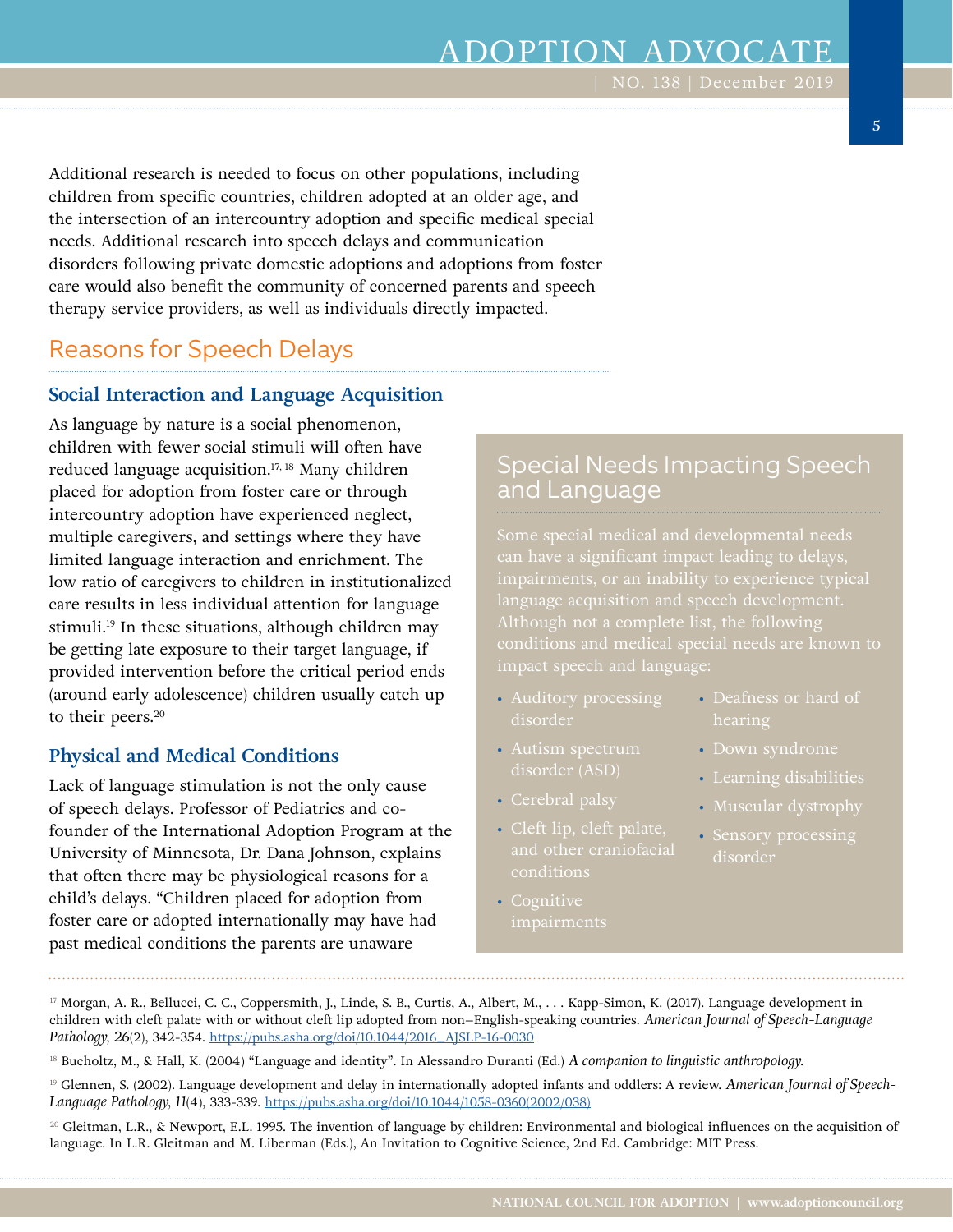of, such as frequent ear infections or congenital cytomegalovirus (CMV) infection that can impact hearing and language acquisition."<sup>21</sup> Dr. Johnson notes that other conditions, such as ankyloglossia (also known as "tonguetied"), low muscle tone in the jaw and mouth, or hearing impairment should all be explored when seeking to understand and treat speech delays.

# Working with a Speech-Language Pathologist

Melissa Carrero, a licensed speech-language pathologist who volunteers with Miriam's Heart<sup>22</sup> (an adoption support organization in New Jersey) as a member of the professional advisory team, often works with families and children to assess whether a child is in need of additional services. Carrero says, "As parents, we know our children better than anyone else, whether we are birth parents or adoptive parents. I would advise anyone to trust your gut instincts and get your child seen by a professional. It is worth the time to get it checked out. You may be wrong , and that is great news; or if you are right, then you can seek professional help and that is great news as well. The wait and see approach advised to many people in the past is not the best solution."<sup>23</sup>

If you are unsure if your child's speech-language delays require professional services, having an initial consultation can be a useful first step. Answers to common questions parents have as they consider working with a speechlanguage pathologist (SLP) are provided below.

#### **Q: Where do I find a speech-language pathologist?**

A: It is not uncommon that parents want to find a therapist to evaluate or treat their child but do not know where to begin. Your health insurance company may have a list of providers in your network. Many pediatrician offices will also have referrals to service providers in your area. Additionally, your adoption agency and other local adoptive families may offer recommendations. The American Speech-Language-Hearing Association (ASHA) lists private provider professionals across the country who are accepting referrals.<sup>24</sup> If the child is under three years, families are encouraged to have an assessment from their state's early intervention services.<sup>25</sup>

<sup>21</sup> D. Johnson, personal communication, November 7, 2019.

- <sup>22</sup> For more information on Miriam's Heart, see [miriamsheart.org](http://miriamsheart.org/)
- 
- <sup>23</sup> M. Carrero, personal communication, November 15, 2019.
- <sup>24</sup> ASHA ProFind:<https://www.asha.org/findpro/>
- <sup>25</sup> Early Intervention Services, retrieved from [https://www.cdc.gov/ncbddd/actearly/parents/](https://www.cdc.gov/ncbddd/actearly/parents/states.html) [states.html](https://www.cdc.gov/ncbddd/actearly/parents/states.html)
- <sup>26</sup> M. Carrero, personal communication, November 15, 2019.

*"It helps to be a trauma informed therapist as well when working with families who adopt or foster children. The whole process can be traumatic and language development can be affected for any child exposed to trauma. It can impact their language development, comprehension, cognitive development and social skills. All of these things can be addressed when seeking the help of a speechlanguage pathologist."*

–Melissa Carrero, MS, CCC-SLP26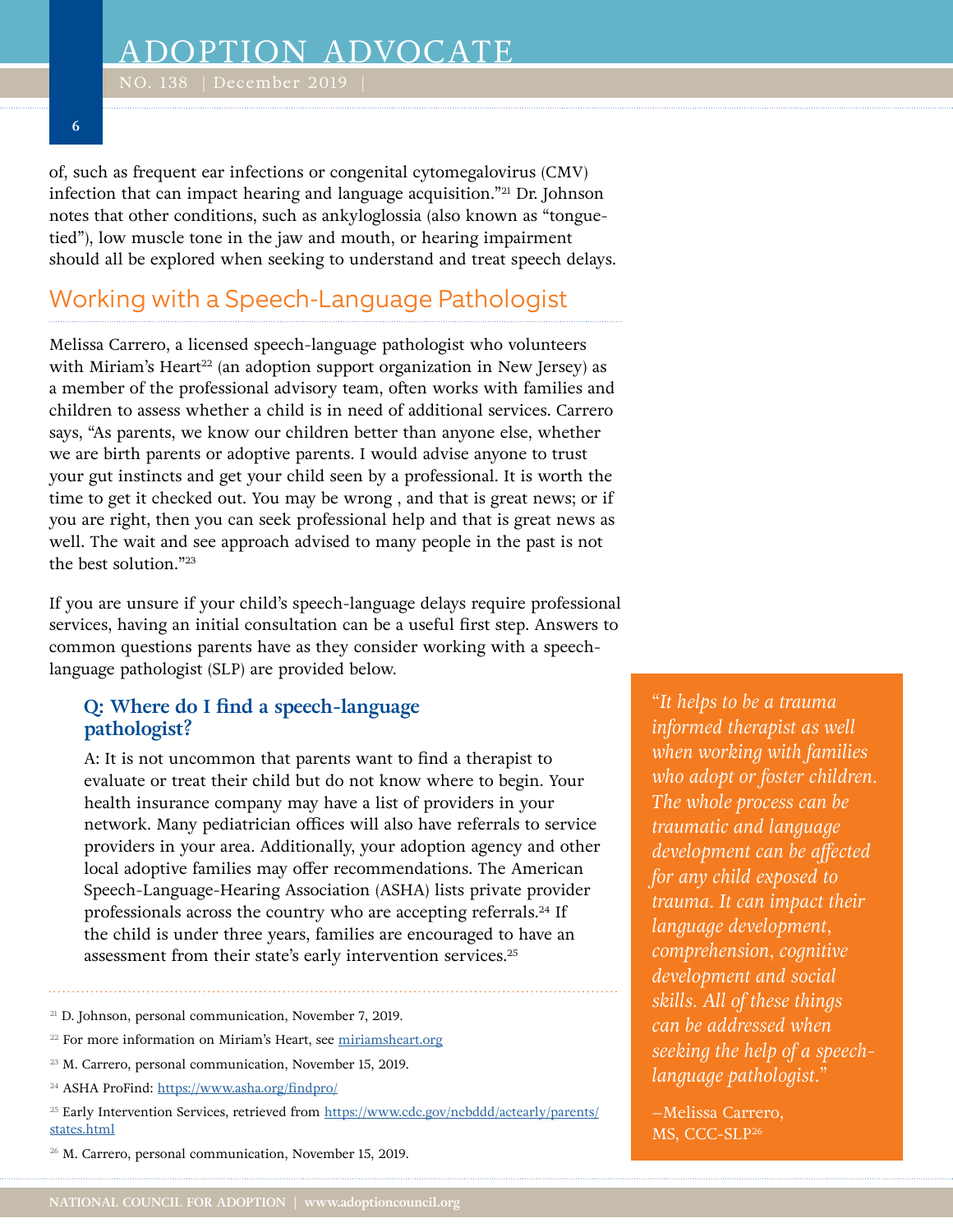## **Q: What should I be looking for in a speech-language pathologist?**

A: Ideally, you'll find a speech-language pathologist who has experience evaluating and treating adopted children. If that is not the case, a competent therapist will learn about your child's history and account for your child's needs. Having a healthy rapport with a provider, characterized by trust and comfort, can lead to the progress you are working toward. Finally, if you do not see the improvement you realistically expect, it may be that a different therapist can help.

## **Q: What should I expect during my first meeting?**

A: The first step of working with a speechlanguage pathologist is to set up an initial consultation/assessment. Come to your first appointment prepared to provide and discuss background information including your child's history, current speech and language usage, and relevant medical records. During a typical session, you can expect your child to undergo a hearing screening, an oral mechanical exam, and/or complete standardized testing.

## **Q: What role do parents have in the therapy process?**

A: Speech-language pathologists report that parental involvement is one of the most important elements in a child's development.<sup>27</sup> Your child's age, development, social skills, and other factors may lead your child's therapist to ask for your involvement during some therapy sessions. Parents will learn how they can reinforce concepts and activities promoting development between sessions.

Not all speech-language delays will result in working primarily with a speech-language pathologist. Some families will be working with audiologists, physical

# Navigating Speech Delays in the School System

meet the needs of school-aged children, parents

- 1. Meet and talk with your child's teacher child's needs.
- 2. Understand the school's eligibility criteria for speech-related services.
- 3. Learn about individual education plans
- 4. Connect with other parents who have
- 5. Track your child's progress and ask the

concerns. The better educated you are on your

27 Furlong, L. , Serry, T. , Erickson, S. and Morris, M. E. (2018). Processes and challenges in clinical decision-making for children with speechsound disorders. *International Journal of Language & Communication Disorders, 53*, 1124-1138.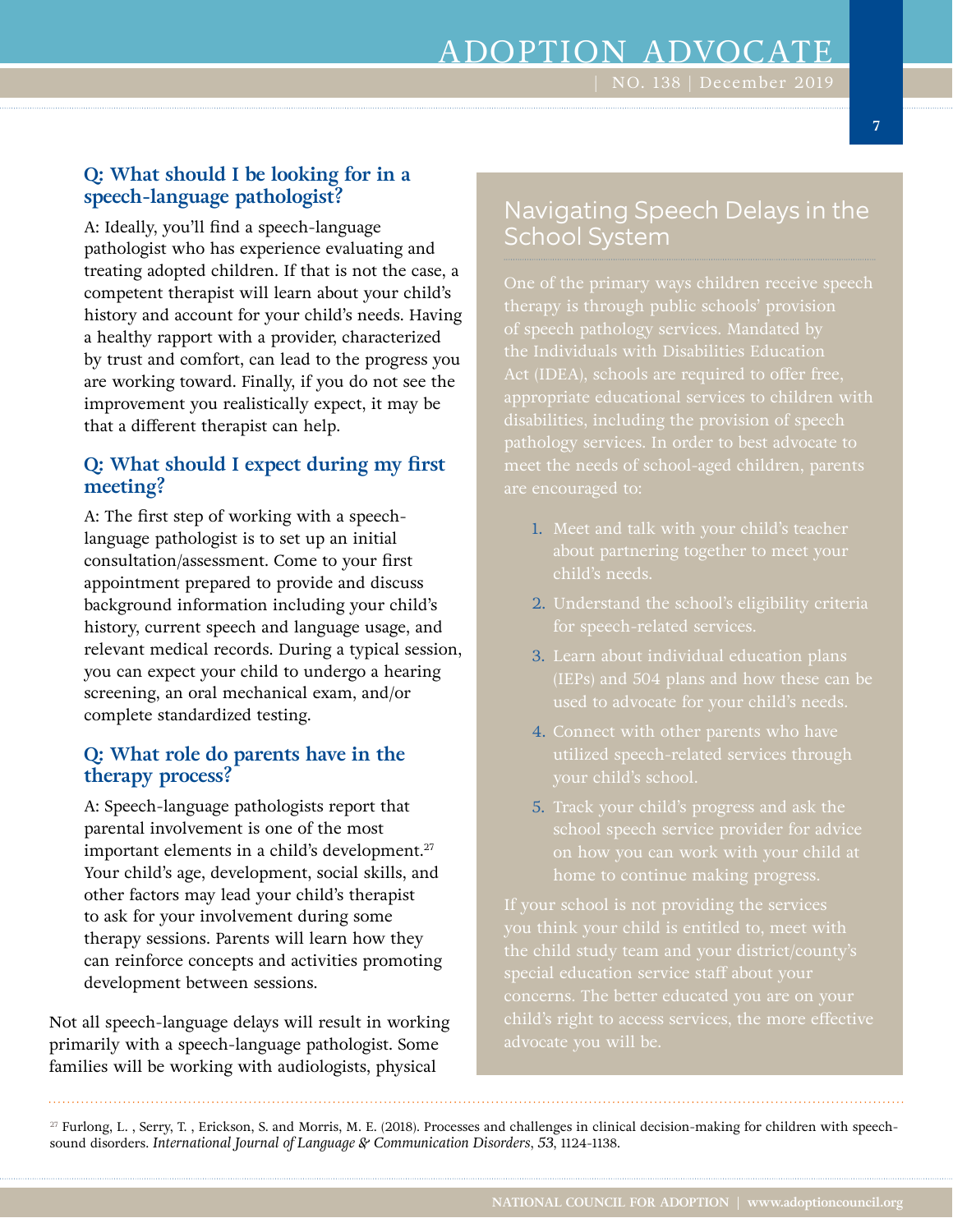NO. 138 | December 2019 |

**8**

therapists, and other clinicians to help address their child's specific needs. Regardless of which type of providers you seek, the aim should be the same: to find competent providers you feel comfortable working with and who can help your child progress and develop.

# Key Points

- Speech and language delays and challenges are very common among children placed for adoption due to adverse circumstances they experienced prior to their adoption.
- Even children experiencing expected speech and language delays, following time in foster care or an orphanage, often benefit from speech pathology services. Speech and language abilities directly impact other aspects of a child's development.
- If you sense something is wrong with your child's speech or language acquistion, seek a consultation with a speech-language pathologist, even if your pediatrician or social worker thinks it is not necessary at this time.
- Early intervention services may be available to children with developmental delays under the age of three. It may be necessary for parents to thoroughly research and proactively advocate for their child to ensure their child's access to these beneficial services.
- School-aged children may have resources available to them through the public school system. Parents should be educated on IEPs, 504 plans, and the Individuals with Disabilities Education Act of 2004 (IDEA) in order to be equipped to advocate on behalf of their child.
- Therapy with a speech-language pathologist often requires ongoing work for the parents and child to practice between therapy sessions. Parents should be informed and aware of how they can support the work the therapist is directing.
- Most children overcome speech and language delays. The vast majority of children who were adopted and have developmental speech and language delays catch up to their non-adopted peers and have typical speech and communication abilities within a few years of joining their adoptive family.

*If you sense something is wrong with your child's speech or language acquistion, seek a consultation with a speech-language pathologist, even if your pediatrician or social worker thinks it is not necessary at this time.*